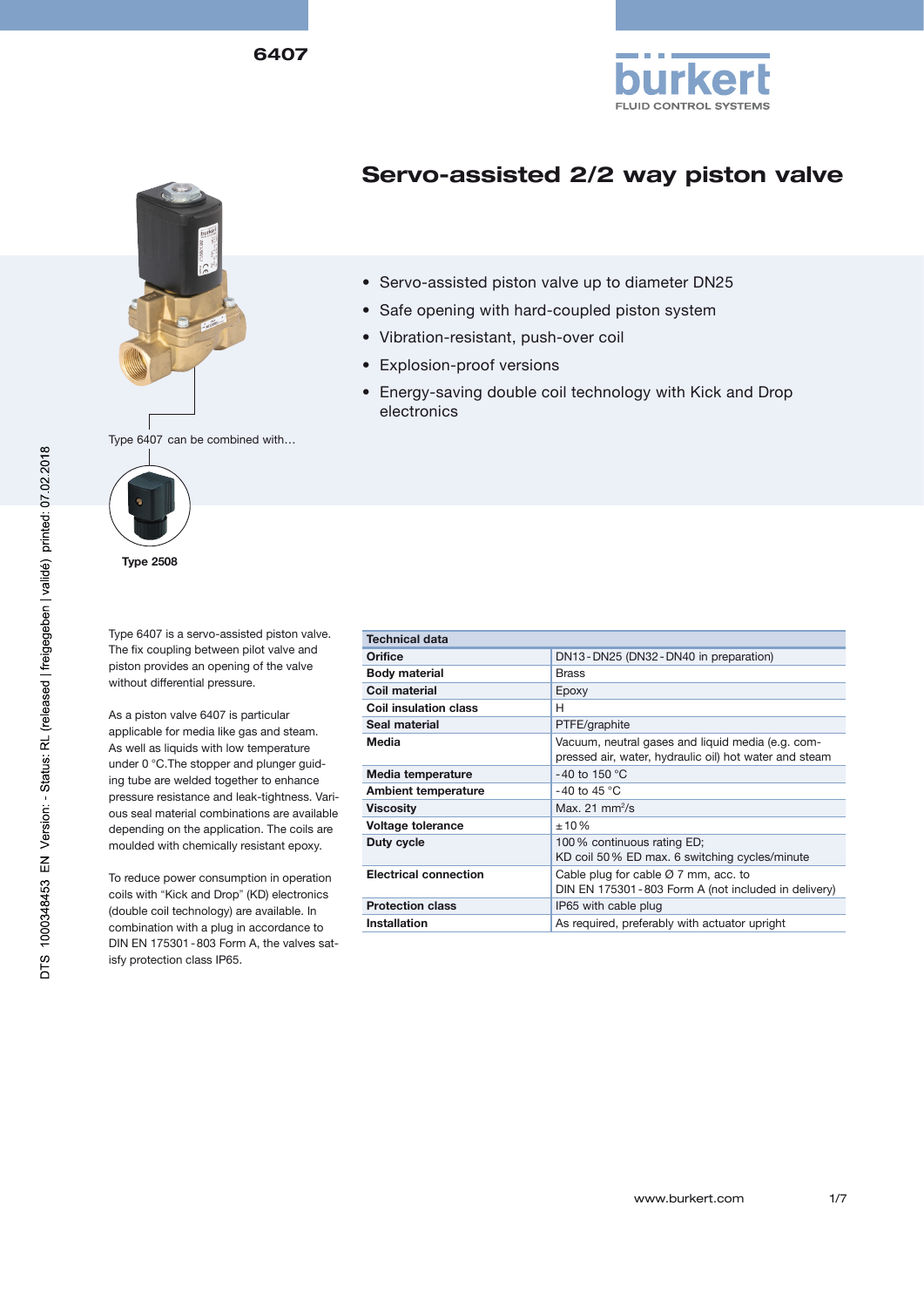

## Power consumption

| <b>Orifice</b> | Coil size |                          | <b>AC</b><br><b>Holding</b><br>power |                          | <b>DC</b><br>Cold<br><b>Warm</b><br>performance<br>performance |     | <b>ATEX AC/DC</b>        | <b>KD-Spule AC/DC</b>               |                                             |                                             |  |
|----------------|-----------|--------------------------|--------------------------------------|--------------------------|----------------------------------------------------------------|-----|--------------------------|-------------------------------------|---------------------------------------------|---------------------------------------------|--|
| [mm]           | [mm]      | <b>Inrush</b><br>power   |                                      |                          |                                                                |     | <b>Rated power</b>       | Cold<br>performance<br>Inrush power | Cold<br>performance<br><b>Holding power</b> | Warm<br>performance<br><b>Holding power</b> |  |
|                |           | [VA]                     | [VA]                                 | <b>TWT</b>               | [W]                                                            | [W] | [W]                      | [W] 500 ms                          | [W]                                         | [W]                                         |  |
| 13             | 42        | 140                      | 41                                   | 16                       | 21                                                             | 16  | 12                       | 85                                  | 8.5                                         |                                             |  |
| 20             | 42        | 150                      | 41                                   | 16                       | 21                                                             | 16  | $\overline{\phantom{0}}$ | 85                                  | 8.5                                         |                                             |  |
| 25             | 42        | 160                      | 41                                   | 16                       | 21                                                             | 16  | $\overline{\phantom{a}}$ | 85                                  | 8.5                                         |                                             |  |
| $20 - 25$      | 65        | $\overline{\phantom{0}}$ | $\overline{\phantom{0}}$             | $\overline{\phantom{0}}$ | 28                                                             | 21  | 20                       |                                     |                                             |                                             |  |

KD coil AC/DC

"Kick and Drop" coil (KD coil)

Integrated electronics for short-term power increase and reduction in dual coil technology

#### Response times

| Orifice | <b>Response times</b>     |     |  |  |  |  |  |  |
|---------|---------------------------|-----|--|--|--|--|--|--|
| [mm]    | Opening [ms] Closing [ms] |     |  |  |  |  |  |  |
| 13      | 30                        | 250 |  |  |  |  |  |  |
| 20      | 30                        | 250 |  |  |  |  |  |  |
| 25      | 70                        | 900 |  |  |  |  |  |  |

Measured with water at valve outlet at 6 bar and +20 °C Opening: pressure build-up 0…90%, closing: pressure relief 100…10% (depending on the application conditions, deviations are possible)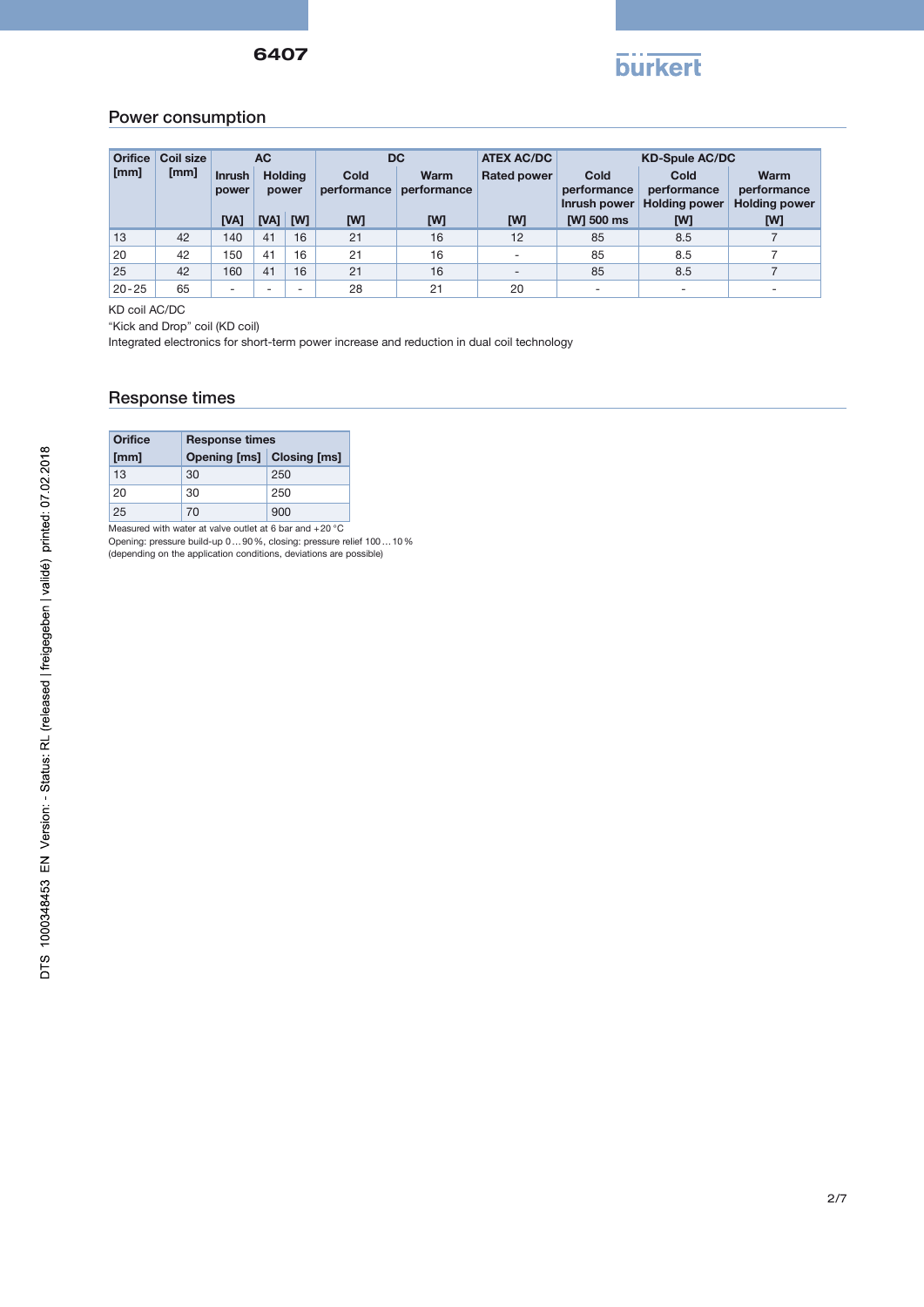6407

# **burkert**

### **Materials**



| <b>PTFE</b>               |
|---------------------------|
| <b>Brass</b>              |
| <b>PTFE</b>               |
| Graphite                  |
| <b>Brass</b>              |
| <b>PTFE</b>               |
| 1.4113 Stainless<br>steel |
| 1.4303 Stainless<br>steel |
| 1.4310 Stainless<br>steel |
| 1.4113 Stainless<br>steel |
| Epoxy                     |

Grey cast iron

PTFE

Brass

PTFE

**Graphite** 

1.4113 Stainless

1.4303 Stainless

1.4310 Stainless

1.4113 Stainless

Brass PTFE

steel

steel

steel

steel

Epoxy

Brass

3/7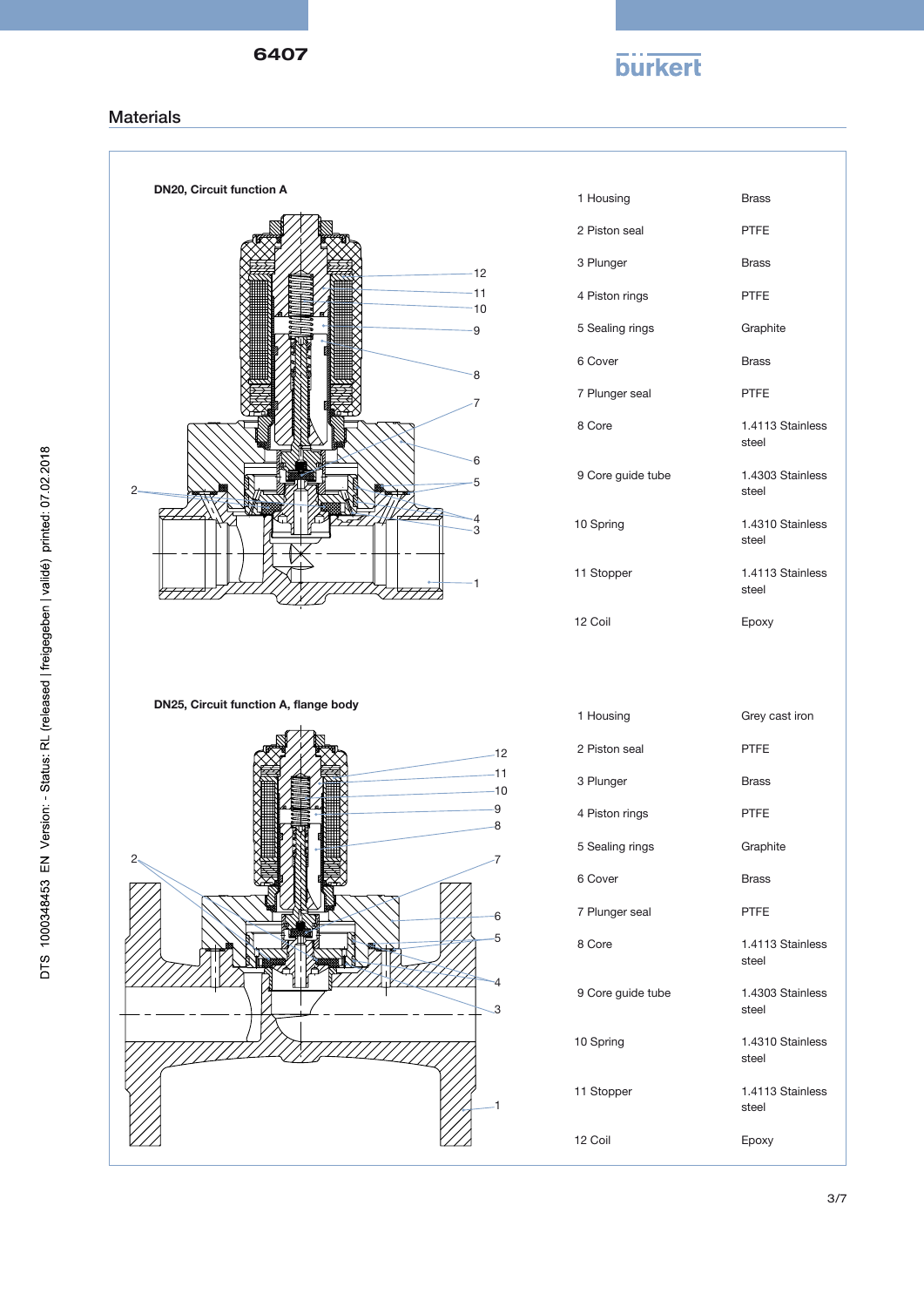

## Ordering chart for valves (other versions on request)

#### Standard version

| <b>Circuit</b><br>function            | Port<br>connection | <b>Orifice</b><br>[mm] | K., value<br>water<br>$\rm [m^3/h]^{1}$ | <b>Pressure</b><br>range | Max. media<br>temperature<br>[°C] | Coil size<br>[mm] | Article no. per voltage/frequency<br>$IV/Hz$ ] |                          |          |  |
|---------------------------------------|--------------------|------------------------|-----------------------------------------|--------------------------|-----------------------------------|-------------------|------------------------------------------------|--------------------------|----------|--|
|                                       |                    |                        |                                         | [bar] $^{2)}$            |                                   |                   | 024/DC                                         | 024/50                   | 230/50   |  |
| <b>Brass body, seal PTFE+Graphite</b> |                    |                        |                                         |                          |                                   |                   |                                                |                          |          |  |
| A NC, normally                        | $G\frac{1}{2}$     | 13                     | 3.7                                     | $0 - 10$                 | 150                               | 42                | 320877                                         | 320859 $F$               | 320856   |  |
| closed                                | G 3/4              | 20                     | 5.6                                     | $0 - 10$                 | 150                               | 42                | $\overline{a}$                                 | 320861 ™                 | 320857   |  |
|                                       |                    |                        |                                         |                          |                                   | 65                | 320878 厘                                       |                          |          |  |
|                                       | G 1                | 25                     | 10.0                                    | $0 - 10$                 | 150                               | 42                | $\overline{\phantom{a}}$                       | 320862 里                 | 320858 厘 |  |
|                                       |                    |                        |                                         |                          | $\overline{\phantom{0}}$          | 65                | 320879 厘                                       | $\overline{\phantom{a}}$ |          |  |

#### Valves with KD-coil cURus (UL-recognized) coil approval

| <b>Circuit</b><br>function | Port<br>connection                                | <b>Orifice</b><br>[mm] | K <sub>v</sub> value<br>water<br>$\text{Im}^{3}/\text{h}$ l <sup>1)</sup> | <b>Pressure</b><br>range<br>[bar] $^{2)}$ | Max. media<br>temperature<br>[°C] | Coil size<br>[mm] | 24 V<br><b>AC/DC</b> | Article no. with KD-coil<br>IV/Hz<br>110-120V<br><b>AC/DC</b> | 230-240 V<br>AC/DC |  |  |
|----------------------------|---------------------------------------------------|------------------------|---------------------------------------------------------------------------|-------------------------------------------|-----------------------------------|-------------------|----------------------|---------------------------------------------------------------|--------------------|--|--|
|                            | <b>Brass body, seal combination PTFE/Graphite</b> |                        |                                                                           |                                           |                                   |                   |                      |                                                               |                    |  |  |
| A NC, normally             | NPT $\frac{1}{2}$                                 | 13                     | 3.7                                                                       | $0 - 10$                                  | 150                               | 42                | 320874 ਦਾ            | 320863 评                                                      | 320866 评           |  |  |
| closed                     | NPT 34                                            | 20                     | 5.6                                                                       | $0 - 10$                                  | 150                               | 42                | 320875 评             | 320864 厘                                                      | 320867 里           |  |  |
|                            | NPT <sub>1</sub>                                  | 25                     | 10.0                                                                      | $0 - 10$                                  | 150                               | 42                | 320876 里             | 320865 ਦਾ                                                     | 320868 弹           |  |  |

#### Valves with DC-coil cURus (UL-recognized) coil approval

| <b>Circuit</b><br>function                        | Port<br>connection | <b>Orifice</b><br>[mm] | K, value<br>water<br>$\text{Im}^3/\text{hl}^{1}$ | <b>Pressure</b><br>range<br>$[bar]^{2)}$ | Max. media<br>temperature<br>[°C] | Coil size<br>[mm] | Article no. per voltage/frequency<br>[V/Hz]<br>024/DC |  |  |  |
|---------------------------------------------------|--------------------|------------------------|--------------------------------------------------|------------------------------------------|-----------------------------------|-------------------|-------------------------------------------------------|--|--|--|
| <b>Brass body, seal combination PTFE/Graphite</b> |                    |                        |                                                  |                                          |                                   |                   |                                                       |  |  |  |
| A NC, normally                                    | NPT $\frac{1}{2}$  | 13                     | 3.7                                              | $0 - 10$                                 | 140                               | 42                | 324978                                                |  |  |  |
| closed                                            | NPT 34             | 20                     | 5.6                                              | $0 - 10$                                 | 140                               | 65                | 324979 更                                              |  |  |  |
|                                                   | NPT <sub>1</sub>   | 25                     | 10.0                                             | $0 - 10$                                 | 140                               | 65                | 324980 P                                              |  |  |  |

#### Valves with ATEX/IECEx with 3 meter cable

| <b>Circuit</b><br>function | Port<br>connection                           | <b>Orifice</b><br>[mm] | K., value<br>water<br>$\text{Im}^3/\text{hl}^{1/3}$ | <b>Pressure</b><br>range<br>$[bar]^{2)}$ | Max. media<br>temperature<br>[°C] | Coil size<br>[mm] | Article no.<br>with KD-coil<br><b>230/UC</b><br>024/UC |           |  |  |
|----------------------------|----------------------------------------------|------------------------|-----------------------------------------------------|------------------------------------------|-----------------------------------|-------------------|--------------------------------------------------------|-----------|--|--|
|                            | <b>Brass body, seal combination PTFE/FKM</b> |                        |                                                     |                                          |                                   |                   |                                                        |           |  |  |
| A NC, normally<br>closed   | $G\frac{1}{2}$                               | 13                     | 3.7                                                 | $0 - 10$                                 | 90                                | 42                | 326054 更                                               | 320872 ਦਾ |  |  |

#### Valves with ATEX/IECEx terminal connection box

| <b>Circuit</b><br>function | Port<br>connection                           | <b>Orifice</b><br>[mm] | K <sub>v</sub> value<br>water | Pressure<br>range | Max. media<br>temperature | Coil size<br>[mm] | Article no. | with KD-coil  |  |  |
|----------------------------|----------------------------------------------|------------------------|-------------------------------|-------------------|---------------------------|-------------------|-------------|---------------|--|--|
|                            |                                              |                        | $\text{Im}^3/\text{h}^{1/3}$  | $[bar]^{2)}$      | [°C]                      |                   | 024/UC      | <b>230/UC</b> |  |  |
|                            | <b>Brass body, seal combination PTFE/FKM</b> |                        |                               |                   |                           |                   |             |               |  |  |
| A NC, normally<br>closed   | $G\%$                                        | 13                     | 3.7                           | $0 - 10$          | 90                        | 42                | 326055 厘    | 326057 ₩      |  |  |

 $1)$  Measured at +20 °C, 1 bar<sup>2</sup> pressure at valve inlet and free outlet.

<sup>2)</sup> Pressure data [bar]: Overpressure with respect to atmospheric pressure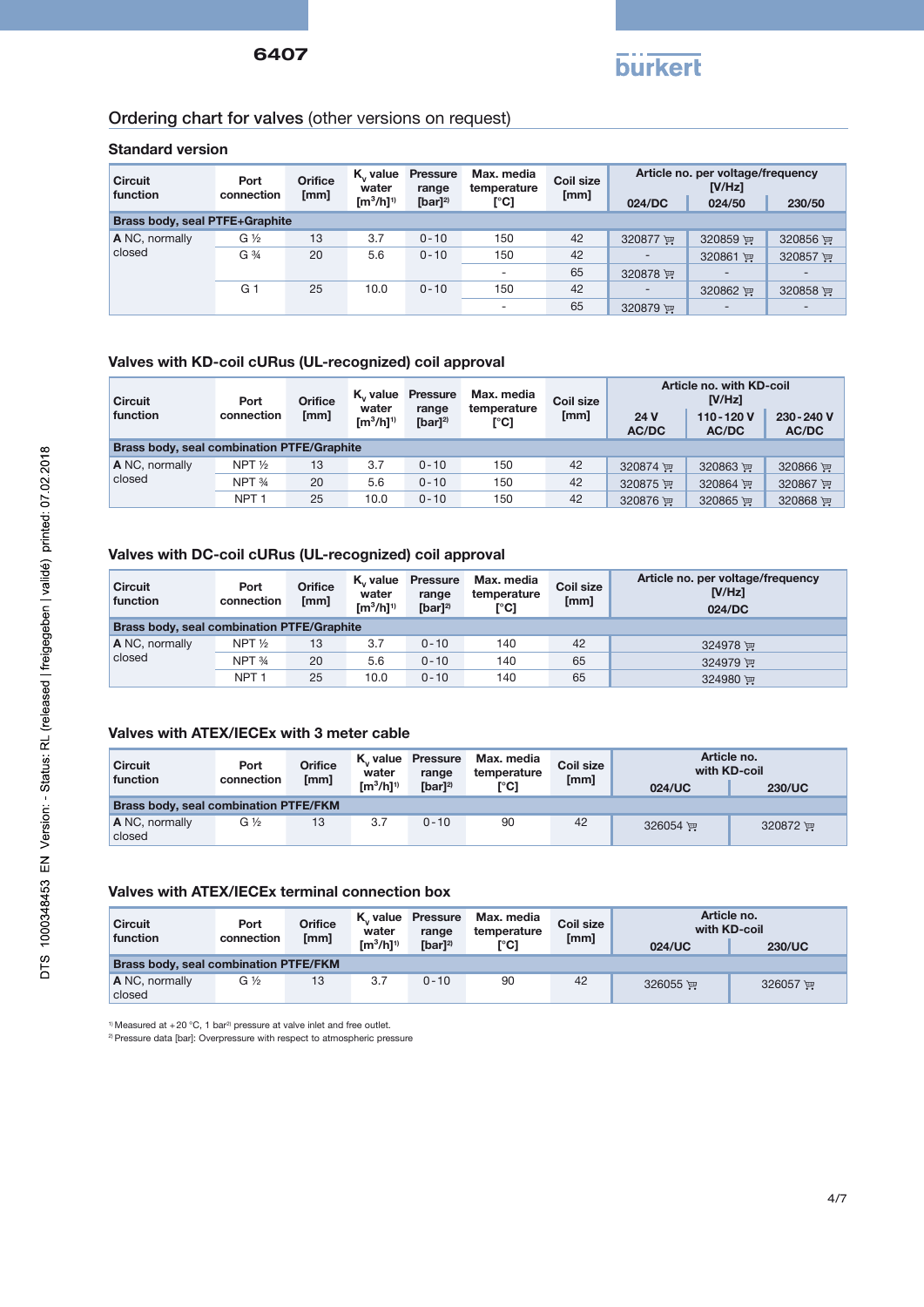

## Dimensions [mm]



25 125.7 146.2 G 1 18 NPT 1 16.8 Rc 1 16.8 70 115 41 129.7 189.7 68 73 120 160 14 85 32 142.7 167.7 G 1¼ 20 NPT ¾ 17.3 Rc 1¼ 19.1 85 126 50 142.7 212.7 78 85 140 180 18 100 40 146.7 176.7 G 1½ 22 NPT 1½ 17.3 Rc 1½ 19.1 85 126 60 146.7 221.7 88 85 150 200 18 110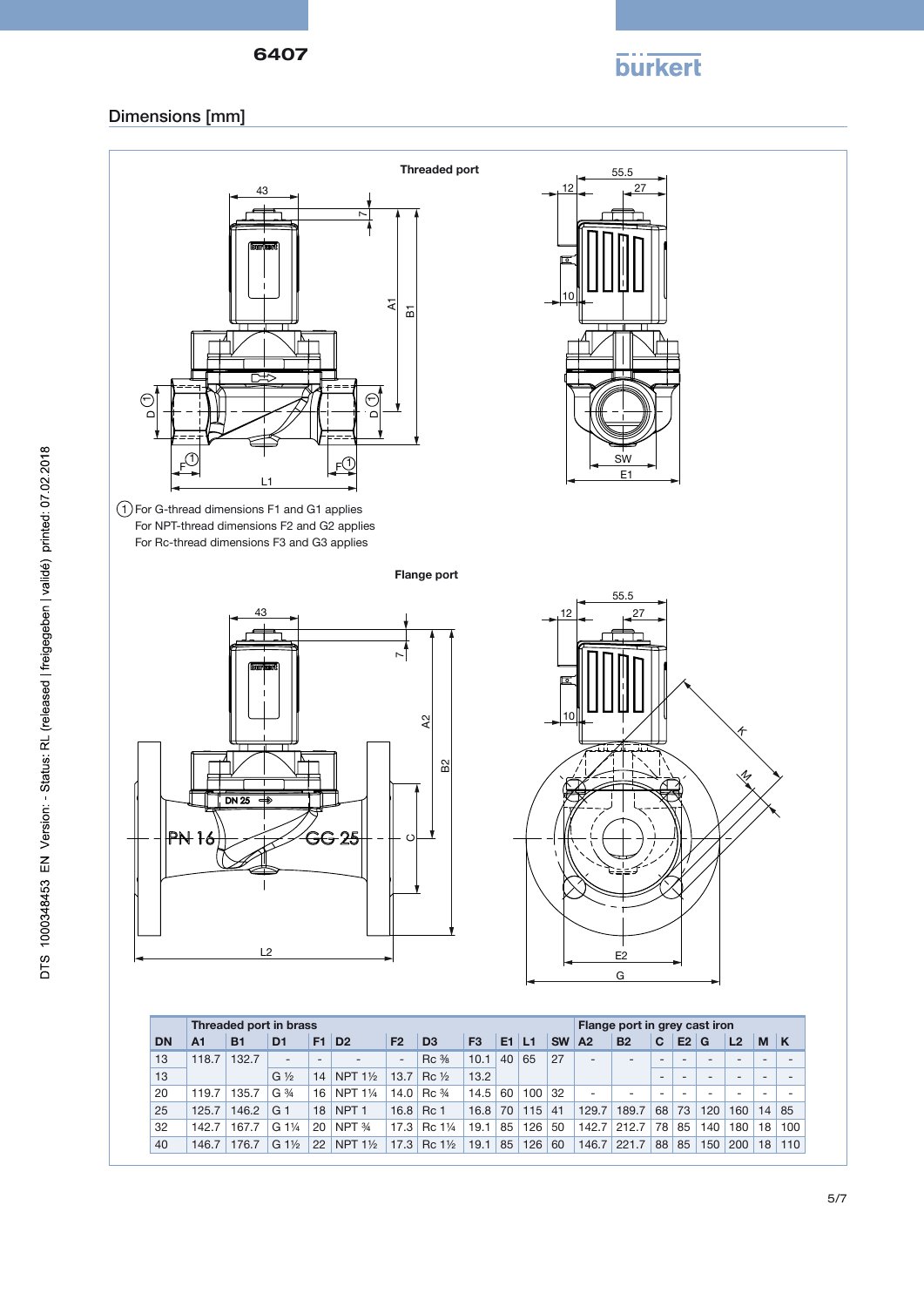

## Dimensions [mm]



| <b>DN</b> |       | B       | D <sub>1</sub>           | F <sub>1</sub>           | D <sub>2</sub>           | F <sub>2</sub>           | D <sub>3</sub>  | F <sub>3</sub> |        |     | <b>SW</b> |
|-----------|-------|---------|--------------------------|--------------------------|--------------------------|--------------------------|-----------------|----------------|--------|-----|-----------|
| 13        | 118.7 | 132.7   | $\overline{\phantom{a}}$ | $\overline{\phantom{0}}$ | $\overline{\phantom{0}}$ | $\overline{\phantom{a}}$ | Rc %            | 10.1           | 40     | 65  | 27        |
| 13        |       |         | $G\frac{1}{2}$           | 14                       | NPT $\frac{1}{2}$        | 13.7                     | $Rc\frac{1}{2}$ | 13.2           |        |     |           |
| $\cap$    | 4407  | $40E$ 7 | $\bigcap$ 3/             | $\overline{A}$           | NINT 3/                  | 410                      | $D - 31$        | $A$ $A$ $E$    | $\sim$ | 100 | $\cap$    |

| 13 |       |       | $G\frac{1}{2}$  | 14 | NPT $\frac{1}{2}$  | 13.7 | $\operatorname{Rc}\mathcal{V}_2$ | 13.2 |    |     |     |
|----|-------|-------|-----------------|----|--------------------|------|----------------------------------|------|----|-----|-----|
| 20 | 119.7 | 135.7 | G 3/4           | 16 | NPT 34             | 14.0 | $\text{Rc} \frac{3}{4}$          | 14.5 | 60 | 100 | -32 |
| 25 | 125.7 | 146.2 | G 1             | 18 | NPT <sub>1</sub>   | 16.8 | <b>Rc 1</b>                      | 16.8 | 70 | 115 | 41  |
| 32 | 142.7 | 167.7 | $\sqrt{G}$ 11/4 | 20 | NPT 11/4           | 17.3 | Rc 11/4                          | 19.1 | 85 | 126 | 50  |
| 40 | 146.7 | 176.7 | G 1½            | 22 | NPT $1\frac{1}{2}$ | 17.3 | Rc 1 <sup>1</sup> / <sub>2</sub> | 19.1 | 85 | 126 | 60  |